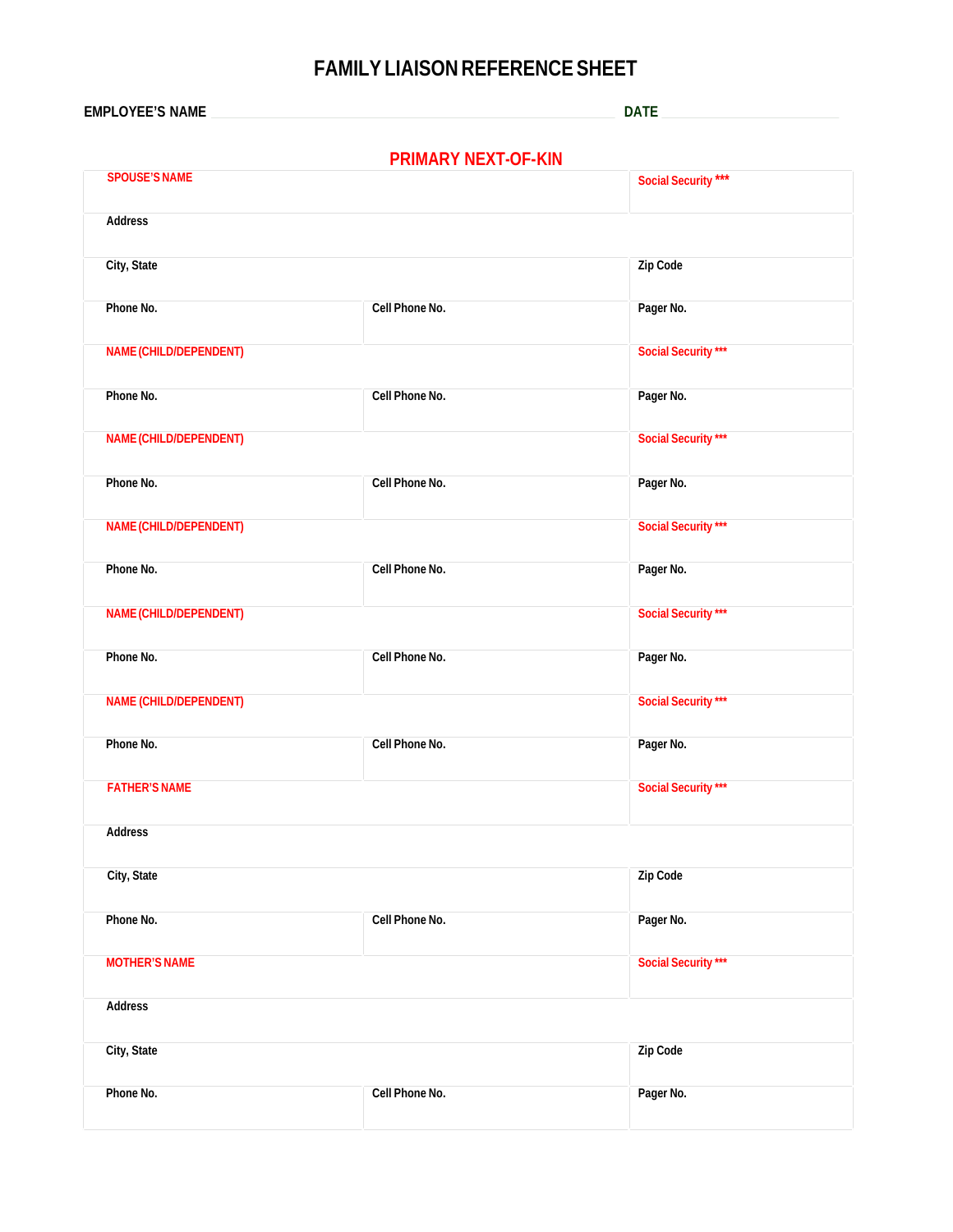| <b>STEPMOTHER'S NAME</b> |                | Social Security *** |
|--------------------------|----------------|---------------------|
| Phone No.                | Cell Phone No. | Pager No.           |
| Address                  |                | Phone No.           |
| City, State              |                | Zip Code            |
| <b>STEPFATHER'S NAME</b> |                | Social Security *** |
| Phone No.                | Cell Phone No. | Pager No.           |
| <b>Address</b>           |                | Phone No.           |
| City, State              |                | Zip Code            |
|                          |                |                     |

#### **SECONDARY NEXT-OF-KIN**

**(Extended family, i.e., grandparents, live-in relatives)** 

| <b>NAME</b> |                | Social Security *** |
|-------------|----------------|---------------------|
| Phone No.   | Cell Phone No. | Pager No.           |
| <b>NAME</b> |                | Social Security *** |
| Phone No.   | Cell Phone No. | Pager No.           |
| Address     |                |                     |
| City, State |                | Zip Code            |
| <b>NAME</b> |                | Social Security *** |
| Phone No.   | Cell Phone No. | Pager No.           |
| <b>NAME</b> |                | Social Security *** |
| Phone No.   | Cell Phone No. | Pager No.           |
| Address     |                |                     |
| City, State |                | Zip Code            |

**\*\*\* The Social Security Number is requested for payment of travel expenses for Primary and Secondary Next-of-Kin. This will be explained in full detail later.**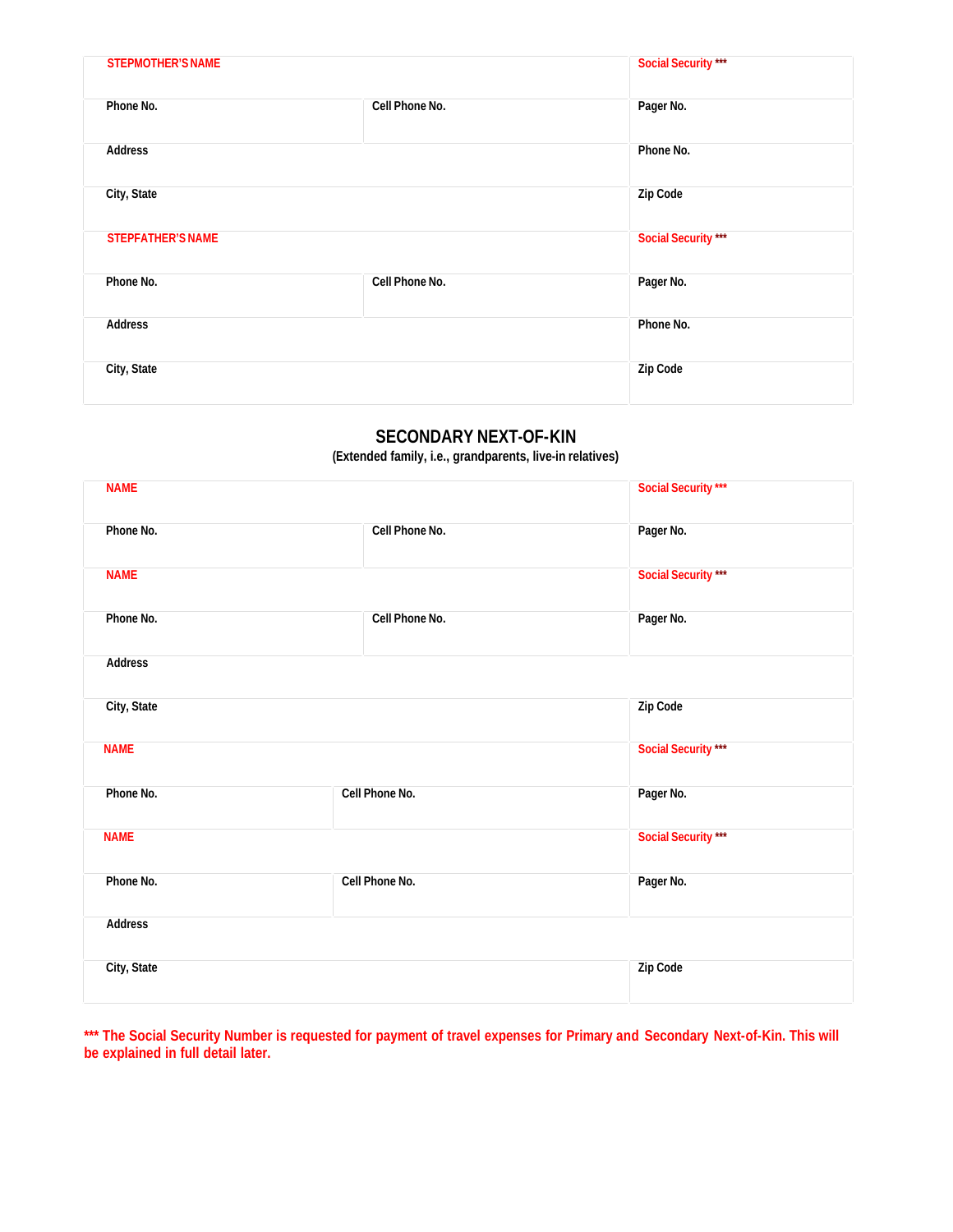#### **BACKGROUND**

| $\frac{1}{\text{City}}$                                                    |                    |  |
|----------------------------------------------------------------------------|--------------------|--|
|                                                                            | State              |  |
|                                                                            |                    |  |
|                                                                            | College/University |  |
|                                                                            |                    |  |
|                                                                            |                    |  |
|                                                                            |                    |  |
|                                                                            |                    |  |
|                                                                            |                    |  |
| <b>MILITARY EXPERIENCE</b>                                                 |                    |  |
| U.S.                                                                       |                    |  |
|                                                                            |                    |  |
|                                                                            |                    |  |
|                                                                            |                    |  |
|                                                                            |                    |  |
|                                                                            |                    |  |
|                                                                            |                    |  |
| Fraternal Organizations (Rotary, Elks, Off-Road, NRA, Elks, Masonic, etc.) |                    |  |
|                                                                            |                    |  |
|                                                                            |                    |  |
|                                                                            |                    |  |
|                                                                            |                    |  |
| Personal interests (sporting, camping, hunting, fishing)                   |                    |  |
|                                                                            |                    |  |
|                                                                            |                    |  |
|                                                                            |                    |  |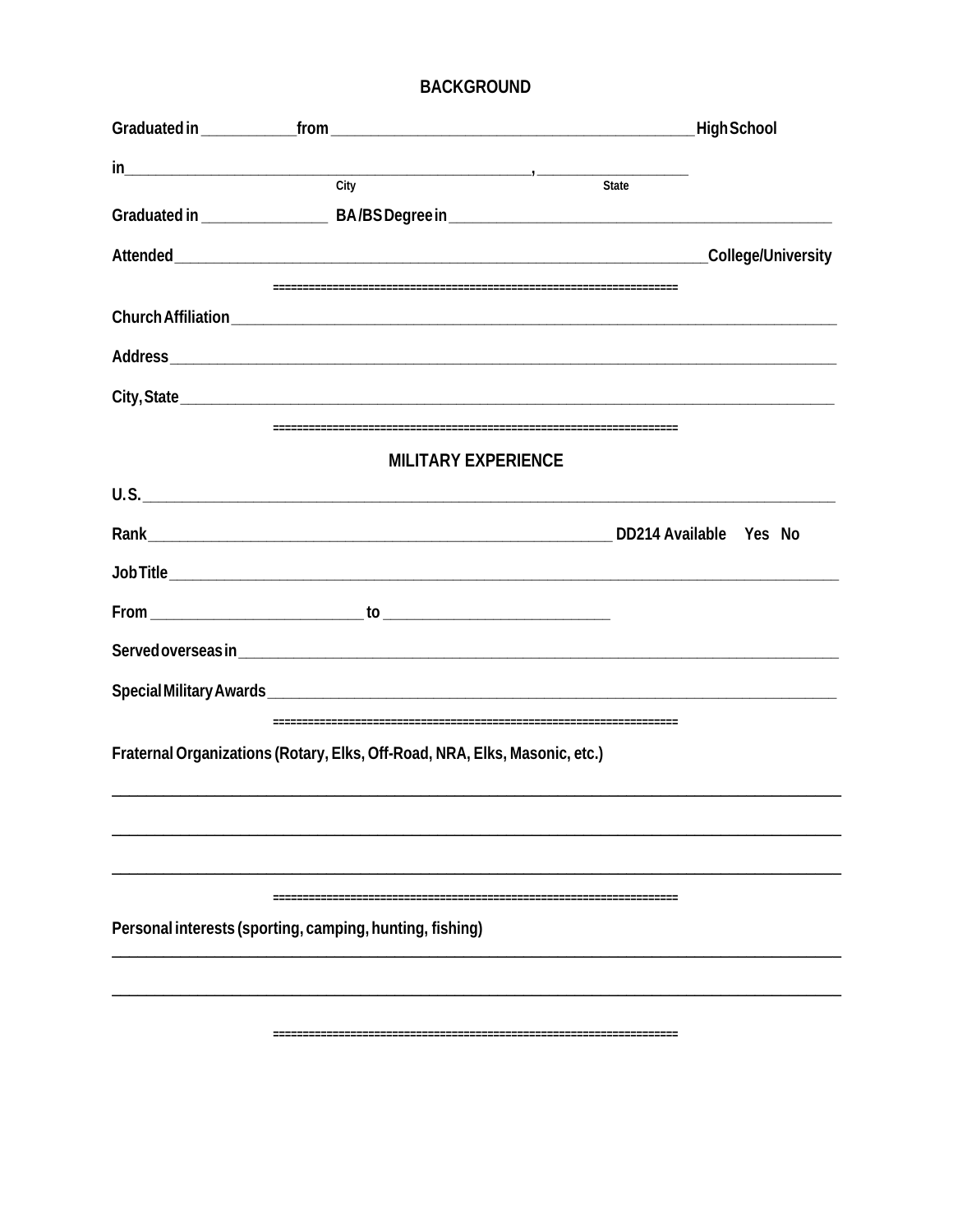### **FIREFIGHTER CAREER**

| No. of years involved in firefighting ________________Wildland position ____________________________<br>MEMORIAL/FUNERAL SERVICES<br>Where will the family be staying, or how can we reach the family, phone number, & etc,<br>Any relatives or neighbors that can or have offered to assist during this time, running errands, answering the<br>phone, special medications that need to be picked, children with sporting events, graduation ceremonies,<br>doctor appointments, any unexpected issues that will need attention?<br>We will attempt to provide security during your absence for the viewing or service unless you have a relative<br>to stand by in your absence. Yes need Security<br>No<br>Are their any families coming in from out of town, needing to be picked up at the airport?<br>Yes, location, airline, flight number, number in party? Get full details!!!! No<br>Does the family need to be picked up for the services<br>Yes<br>No<br>Address<br>Zip Code<br>City<br>State |    |  |  |
|-----------------------------------------------------------------------------------------------------------------------------------------------------------------------------------------------------------------------------------------------------------------------------------------------------------------------------------------------------------------------------------------------------------------------------------------------------------------------------------------------------------------------------------------------------------------------------------------------------------------------------------------------------------------------------------------------------------------------------------------------------------------------------------------------------------------------------------------------------------------------------------------------------------------------------------------------------------------------------------------------------------|----|--|--|
|                                                                                                                                                                                                                                                                                                                                                                                                                                                                                                                                                                                                                                                                                                                                                                                                                                                                                                                                                                                                           |    |  |  |
|                                                                                                                                                                                                                                                                                                                                                                                                                                                                                                                                                                                                                                                                                                                                                                                                                                                                                                                                                                                                           |    |  |  |
|                                                                                                                                                                                                                                                                                                                                                                                                                                                                                                                                                                                                                                                                                                                                                                                                                                                                                                                                                                                                           |    |  |  |
|                                                                                                                                                                                                                                                                                                                                                                                                                                                                                                                                                                                                                                                                                                                                                                                                                                                                                                                                                                                                           |    |  |  |
|                                                                                                                                                                                                                                                                                                                                                                                                                                                                                                                                                                                                                                                                                                                                                                                                                                                                                                                                                                                                           |    |  |  |
|                                                                                                                                                                                                                                                                                                                                                                                                                                                                                                                                                                                                                                                                                                                                                                                                                                                                                                                                                                                                           |    |  |  |
|                                                                                                                                                                                                                                                                                                                                                                                                                                                                                                                                                                                                                                                                                                                                                                                                                                                                                                                                                                                                           |    |  |  |
|                                                                                                                                                                                                                                                                                                                                                                                                                                                                                                                                                                                                                                                                                                                                                                                                                                                                                                                                                                                                           |    |  |  |
|                                                                                                                                                                                                                                                                                                                                                                                                                                                                                                                                                                                                                                                                                                                                                                                                                                                                                                                                                                                                           |    |  |  |
|                                                                                                                                                                                                                                                                                                                                                                                                                                                                                                                                                                                                                                                                                                                                                                                                                                                                                                                                                                                                           |    |  |  |
|                                                                                                                                                                                                                                                                                                                                                                                                                                                                                                                                                                                                                                                                                                                                                                                                                                                                                                                                                                                                           |    |  |  |
|                                                                                                                                                                                                                                                                                                                                                                                                                                                                                                                                                                                                                                                                                                                                                                                                                                                                                                                                                                                                           |    |  |  |
|                                                                                                                                                                                                                                                                                                                                                                                                                                                                                                                                                                                                                                                                                                                                                                                                                                                                                                                                                                                                           |    |  |  |
|                                                                                                                                                                                                                                                                                                                                                                                                                                                                                                                                                                                                                                                                                                                                                                                                                                                                                                                                                                                                           |    |  |  |
|                                                                                                                                                                                                                                                                                                                                                                                                                                                                                                                                                                                                                                                                                                                                                                                                                                                                                                                                                                                                           | At |  |  |
|                                                                                                                                                                                                                                                                                                                                                                                                                                                                                                                                                                                                                                                                                                                                                                                                                                                                                                                                                                                                           |    |  |  |
|                                                                                                                                                                                                                                                                                                                                                                                                                                                                                                                                                                                                                                                                                                                                                                                                                                                                                                                                                                                                           |    |  |  |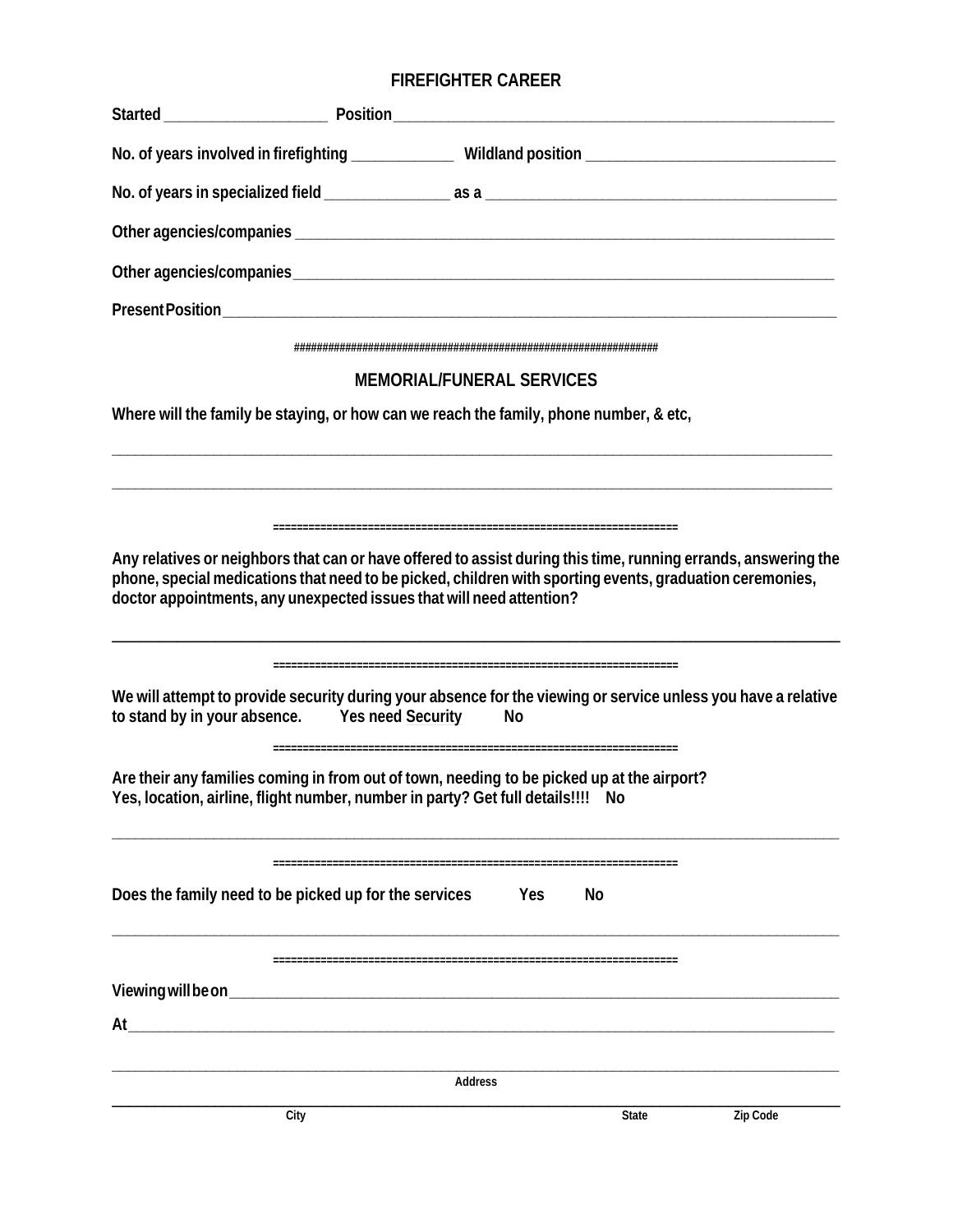| Reserved seating for the family needs to be _________________ |                                                                                                     |          |
|---------------------------------------------------------------|-----------------------------------------------------------------------------------------------------|----------|
|                                                               | At                                                                                                  |          |
|                                                               |                                                                                                     |          |
|                                                               | Address                                                                                             |          |
| $\overline{City}$                                             | State                                                                                               | Zip Code |
|                                                               |                                                                                                     |          |
| Date of Funeral Service _______________                       | Open or Closed casket                                                                               |          |
| Family only Yes No                                            | Public Invited Yes No                                                                               |          |
|                                                               | Reserved seating for the family needs to be __________________                                      |          |
|                                                               | ***Who will be the recipient of the flag, or special presentations? _______________________________ |          |
|                                                               |                                                                                                     |          |
|                                                               |                                                                                                     |          |
|                                                               |                                                                                                     |          |
|                                                               | Address                                                                                             |          |
| City<br>Phone No.                                             | State                                                                                               | Zip Code |
|                                                               |                                                                                                     |          |
|                                                               | Reserved seating for the family needs to be __________________                                      |          |
|                                                               | Advise the family that we request they set in the front row for presentation.                       |          |
|                                                               | ***Who will be the recipient of the flag, or special presentations? _______________________________ |          |
|                                                               |                                                                                                     |          |
|                                                               |                                                                                                     |          |
|                                                               | Address                                                                                             |          |
| City                                                          | State                                                                                               | Zip Code |
|                                                               |                                                                                                     |          |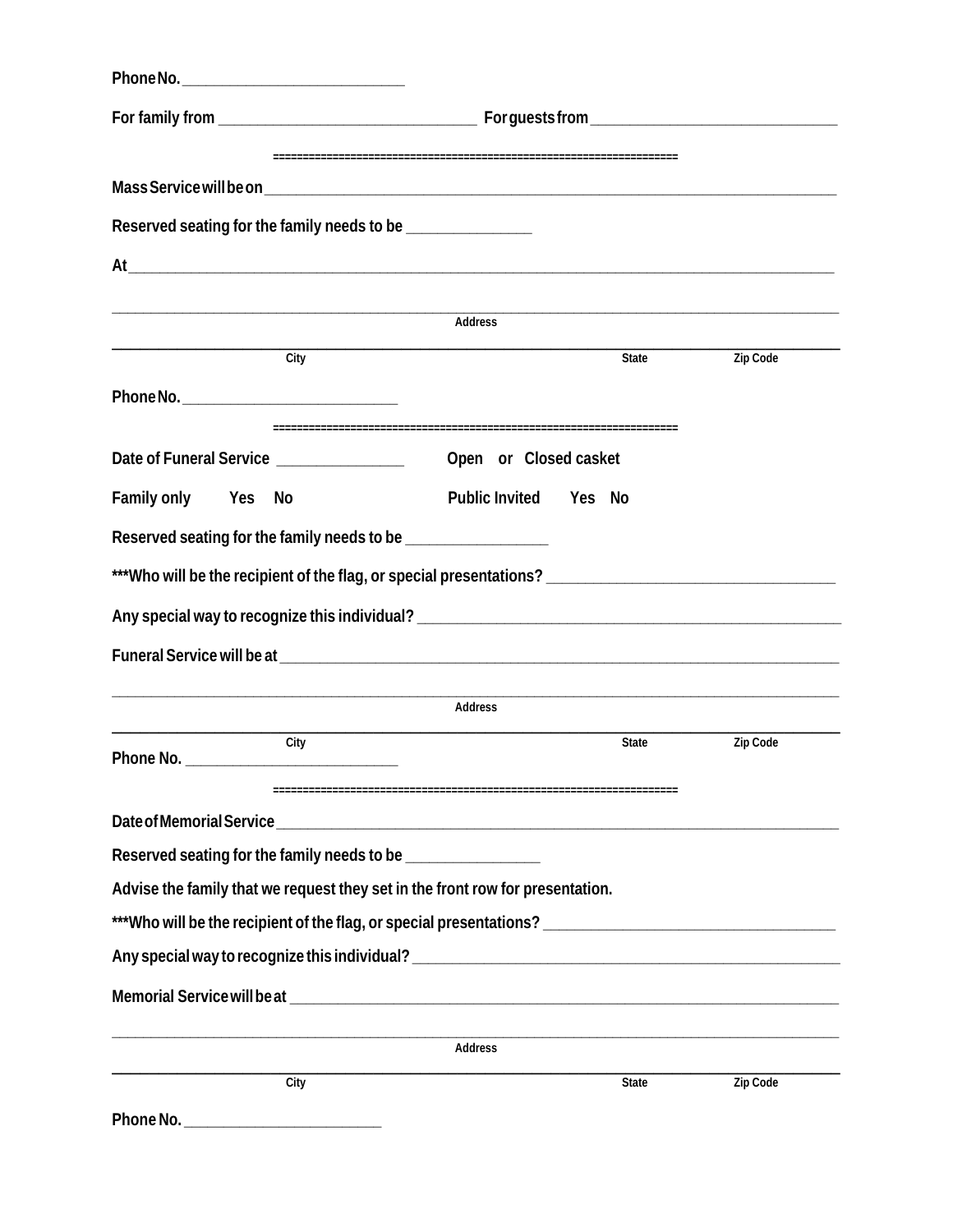#### 

Does the family have a priest, clergy, or pastor to conduct services?

| $If so, \underline{\hspace{1cm}} \underline{\hspace{1cm}} \underline{\hspace{1cm}} \underline{\hspace{1cm}} \underline{\hspace{1cm}} \underline{\hspace{1cm}} \underline{\hspace{1cm}} \underline{\hspace{1cm}} \underline{\hspace{1cm}} \underline{\hspace{1cm}} \underline{\hspace{1cm}} \underline{\hspace{1cm}} \underline{\hspace{1cm}} \underline{\hspace{1cm}} \underline{\hspace{1cm}} \underline{\hspace{1cm}} \underline{\hspace{1cm}} \underline{\hspace{1cm}} \underline{\hspace{1cm}} \underline{\hspace{1cm}} \underline{\hspace{1cm}} \underline{\hspace{1cm}} \underline{\hspace{1cm}} \underline{\hspace{1cm}} \$ |        |                                                                                                                                                                                 |                 |          |
|------------------------------------------------------------------------------------------------------------------------------------------------------------------------------------------------------------------------------------------------------------------------------------------------------------------------------------------------------------------------------------------------------------------------------------------------------------------------------------------------------------------------------------------------------------------------------------------------------------------------------------|--------|---------------------------------------------------------------------------------------------------------------------------------------------------------------------------------|-----------------|----------|
|                                                                                                                                                                                                                                                                                                                                                                                                                                                                                                                                                                                                                                    |        | Address                                                                                                                                                                         |                 |          |
|                                                                                                                                                                                                                                                                                                                                                                                                                                                                                                                                                                                                                                    | City   |                                                                                                                                                                                 | State           | Zip Code |
|                                                                                                                                                                                                                                                                                                                                                                                                                                                                                                                                                                                                                                    |        |                                                                                                                                                                                 |                 |          |
| Does the family request flowers?                                                                                                                                                                                                                                                                                                                                                                                                                                                                                                                                                                                                   |        |                                                                                                                                                                                 |                 |          |
| Church                                                                                                                                                                                                                                                                                                                                                                                                                                                                                                                                                                                                                             | Yes No | Mortuary Yes No                                                                                                                                                                 | Cemetery Yes No |          |
|                                                                                                                                                                                                                                                                                                                                                                                                                                                                                                                                                                                                                                    |        |                                                                                                                                                                                 |                 |          |
|                                                                                                                                                                                                                                                                                                                                                                                                                                                                                                                                                                                                                                    |        |                                                                                                                                                                                 |                 |          |
|                                                                                                                                                                                                                                                                                                                                                                                                                                                                                                                                                                                                                                    |        |                                                                                                                                                                                 |                 |          |
| A Trust Fund is set up;                                                                                                                                                                                                                                                                                                                                                                                                                                                                                                                                                                                                            |        |                                                                                                                                                                                 |                 |          |
| <b>Trust Fund for</b>                                                                                                                                                                                                                                                                                                                                                                                                                                                                                                                                                                                                              |        |                                                                                                                                                                                 |                 |          |
| Address                                                                                                                                                                                                                                                                                                                                                                                                                                                                                                                                                                                                                            |        |                                                                                                                                                                                 |                 |          |
| City, State Zip Code                                                                                                                                                                                                                                                                                                                                                                                                                                                                                                                                                                                                               |        |                                                                                                                                                                                 |                 |          |
|                                                                                                                                                                                                                                                                                                                                                                                                                                                                                                                                                                                                                                    |        |                                                                                                                                                                                 |                 |          |
| Donations may be sent to;                                                                                                                                                                                                                                                                                                                                                                                                                                                                                                                                                                                                          |        |                                                                                                                                                                                 |                 |          |
| In the name of                                                                                                                                                                                                                                                                                                                                                                                                                                                                                                                                                                                                                     |        |                                                                                                                                                                                 |                 |          |
|                                                                                                                                                                                                                                                                                                                                                                                                                                                                                                                                                                                                                                    |        | Address                                                                                                                                                                         |                 |          |
|                                                                                                                                                                                                                                                                                                                                                                                                                                                                                                                                                                                                                                    | City   |                                                                                                                                                                                 | State           | Zip Code |
|                                                                                                                                                                                                                                                                                                                                                                                                                                                                                                                                                                                                                                    |        | Prior to the service, there will music playing for guests entering, do you have any particular music selections<br>that you would like played? (CD's, piano, organ, solo, etc.) |                 |          |
|                                                                                                                                                                                                                                                                                                                                                                                                                                                                                                                                                                                                                                    |        |                                                                                                                                                                                 |                 |          |
| privacy?                                                                                                                                                                                                                                                                                                                                                                                                                                                                                                                                                                                                                           |        | There may be a lot of photographers, news media, and reporters are you ok with this or do you request                                                                           |                 |          |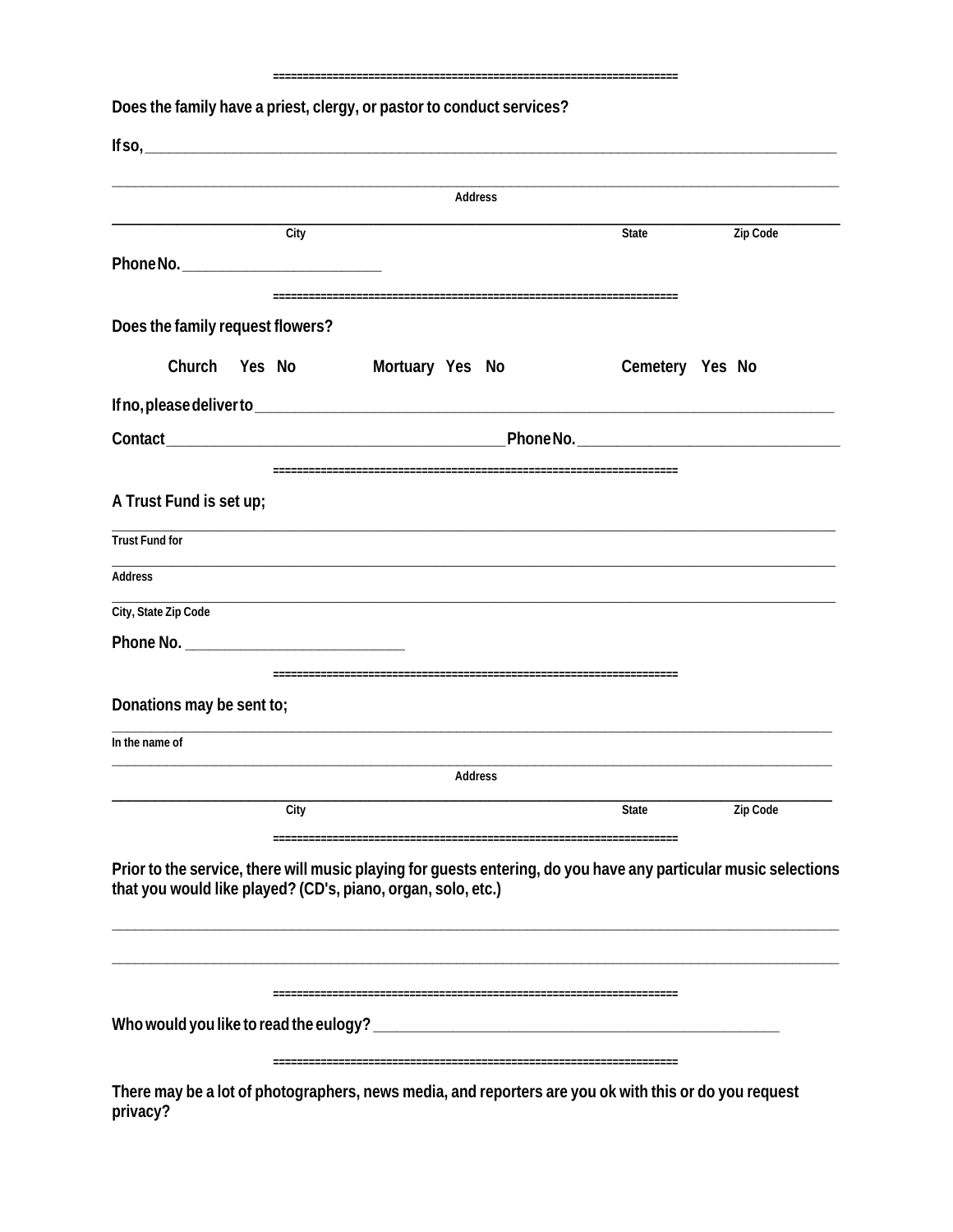| Please advise me as soon as possible so we can make arrangements.                                                                                                                                                              |
|--------------------------------------------------------------------------------------------------------------------------------------------------------------------------------------------------------------------------------|
| Do you have any memorabilia's, pictures, etc that require a table or easel stand?                                                                                                                                              |
| Speakers (please advise limit time between 3 to 5 minutes)                                                                                                                                                                     |
| Song selection(s) on CD, singing solo, or need special sound equipment?                                                                                                                                                        |
| Will anyone from the family, relatives or close friends be in the program?                                                                                                                                                     |
| Who & condition with the condition                                                                                                                                                                                             |
| Are there any family members with any special medical problems which we need to be aware in advance in<br>case of emergency?                                                                                                   |
| Inform of the family of the Last Alarm, flag presentation, a possible fly-by, general overview of the program<br>planned, & possible power point program which may be very emotional to some family members.                   |
| Do you have any special cultural background issues that we need to be aware, so that will not conflict with<br>your family's wishes?                                                                                           |
|                                                                                                                                                                                                                                |
| If none, would you like firefighters and or Honor Guard Detail to provide this service if available (not<br>promising, will check and get back to the family)?                                                                 |
| Don't need names. Number _______________                                                                                                                                                                                       |
| How many family members, relatives, or friends will be pallbearers?                                                                                                                                                            |
| Yes No Comments and the contract of the contract of the contract of the contract of the contract of the contract of the contract of the contract of the contract of the contract of the contract of the contract of the contra |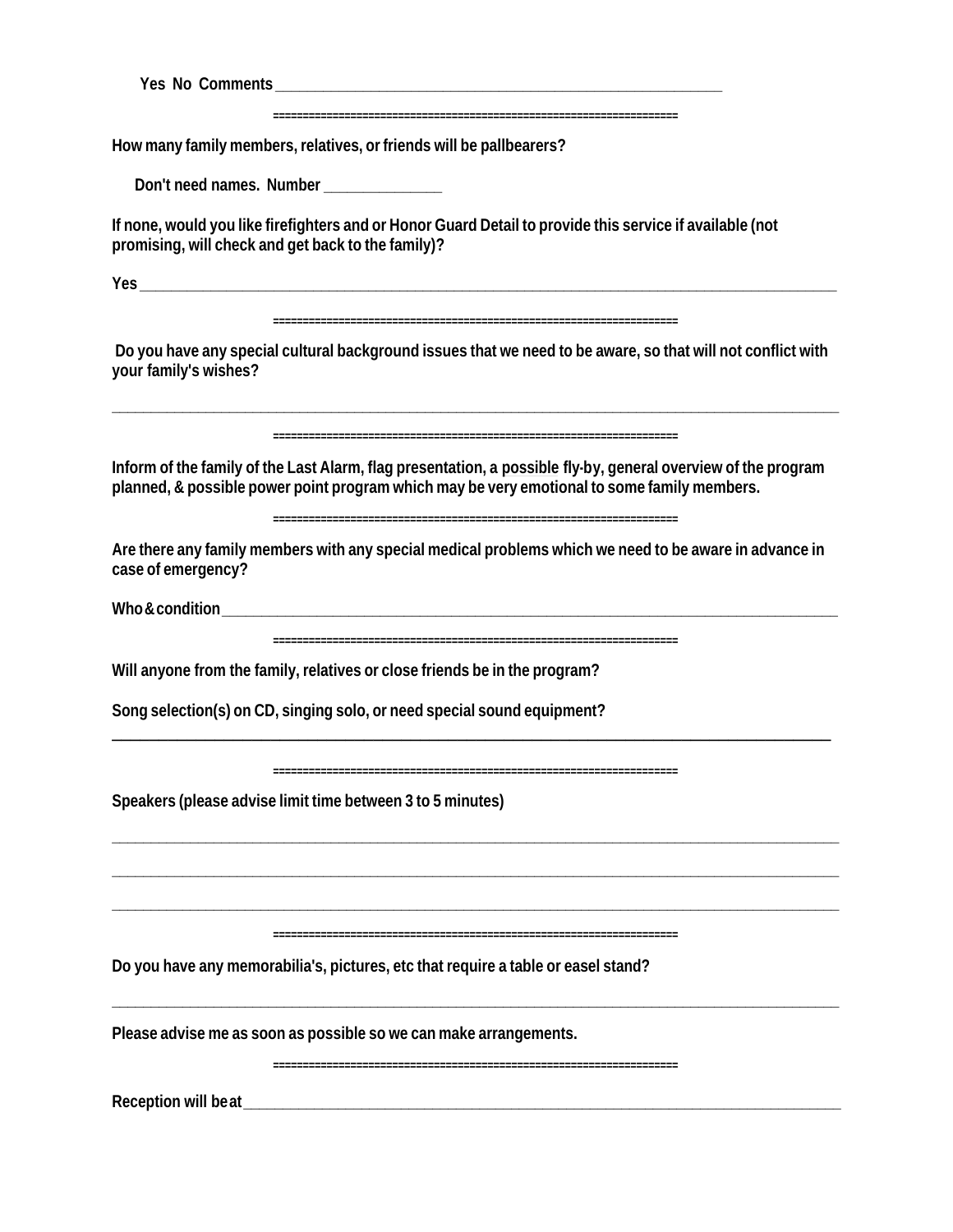| Address                                                                                                                                                                                                                             |       |                     |
|-------------------------------------------------------------------------------------------------------------------------------------------------------------------------------------------------------------------------------------|-------|---------------------|
| City                                                                                                                                                                                                                                | State | Zip Code            |
| Phone No. <b>Example 20</b> Section 20 April 20 Section 20 April 20 Section 20 April 20 Section 20 April 20 Section 20 Section 20 April 20 Section 20 April 20 Section 20 Section 20 Section 20 Section 20 Section 20 Section 20 Se |       |                     |
|                                                                                                                                                                                                                                     |       |                     |
| Does the family or relatives want to be involved in the reception? Yes No                                                                                                                                                           |       |                     |
| Guests may bring a main, side dish or desert? Yes No                                                                                                                                                                                |       |                     |
| Strongly suggest to who ever brings a meal that it be in a throwaway container.                                                                                                                                                     |       |                     |
| Would any family or relatives like to help in the reception? Yes No Est. No. _______<br>If so we will advise the proper personnel.                                                                                                  |       |                     |
| Any language barriers or hearing impaired, which we need to be aware for the service?                                                                                                                                               |       |                     |
| After the services where does the family want the flowers taken to                                                                                                                                                                  |       |                     |
| When would be a good time to meet with agency personnel for going over financial documents, personnel<br>records, and etc.? Possibly before the family leaves the area.                                                             |       |                     |
| Personal affects delivered to and when would be a good time for delivery?                                                                                                                                                           |       |                     |
| If it is possible would the family like to go to the site when it is safe?                                                                                                                                                          |       |                     |
|                                                                                                                                                                                                                                     |       | Supervisor's Office |
| Address                                                                                                                                                                                                                             |       |                     |
| City                                                                                                                                                                                                                                | State | Zip Code            |
|                                                                                                                                                                                                                                     |       |                     |